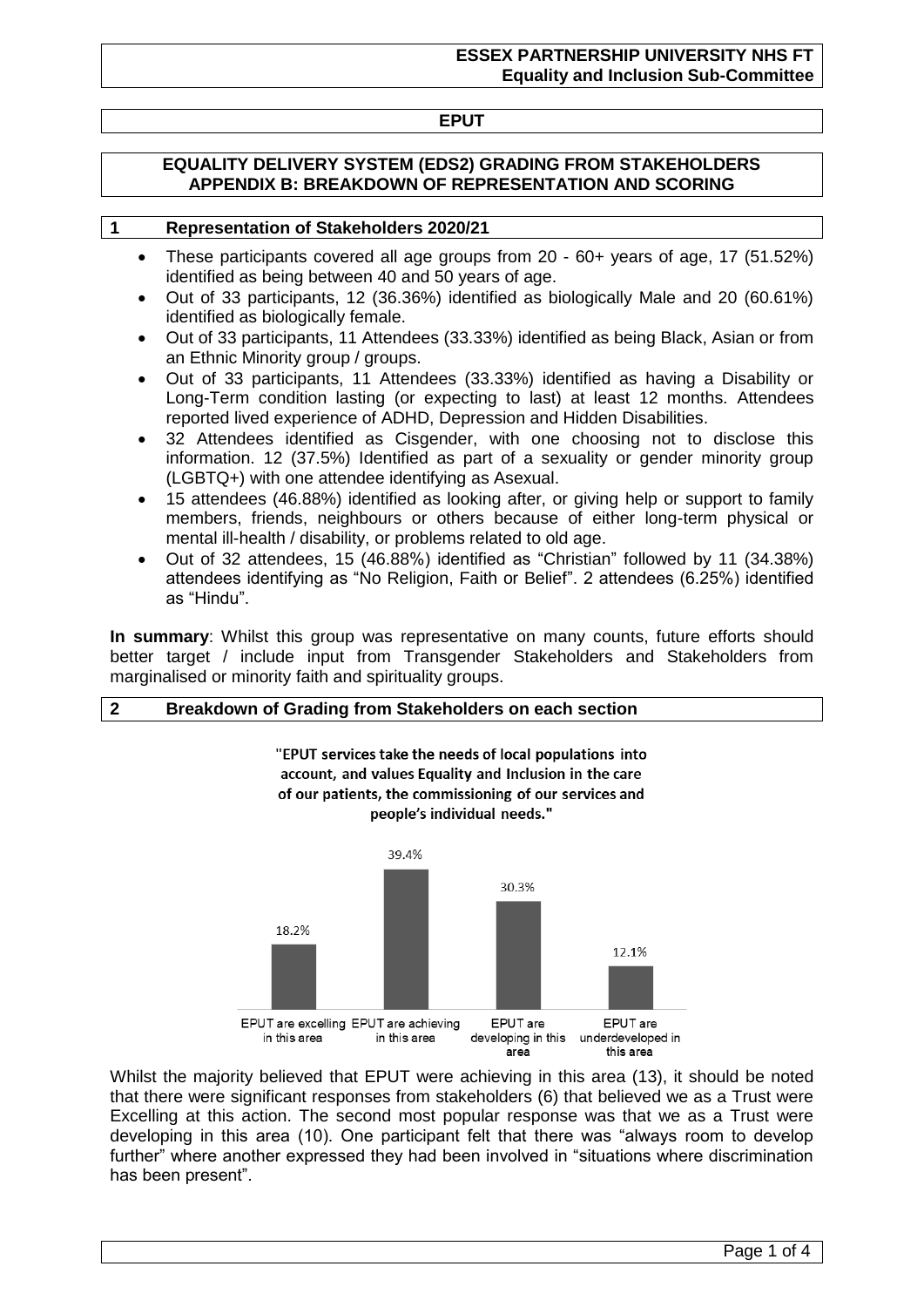One stakeholder added "Good progress has been made in identifying more person-centred care", but expressed that a more holistic approach should be provided by all services, working together to deliver a better continuity of care.



A significant majority (18) identified the Trust as achieving in this area, with 3 participants feeling the Trust excelled in this area. One participant (who appears to be a member of EPUT Staff) raised that there was a culture of "box ticking for the commissioners" in the Trust, explaining that care plans on EPUT systems had boxes to tick "just for reporting". This participant claims that patients were never offered Carer's Assessments by their team, but that managers would pressure them to tick this box to "meet the target" where managers "hassle staff" for missing information.



Although two participants claimed that they had not been aware of Staff Allies / Champions in their services, The majority of participants felt that EPUT Excelled in this area. One participant raised that "The training and development of staff is moving people to support Equality and Inclusion in a meaningful way" but acknowledged that more work is needed within the Trust based on WRES / WDES / Staff Survey results. This participant praised the "Be You" and Reverse Mentoring programs within the Trust.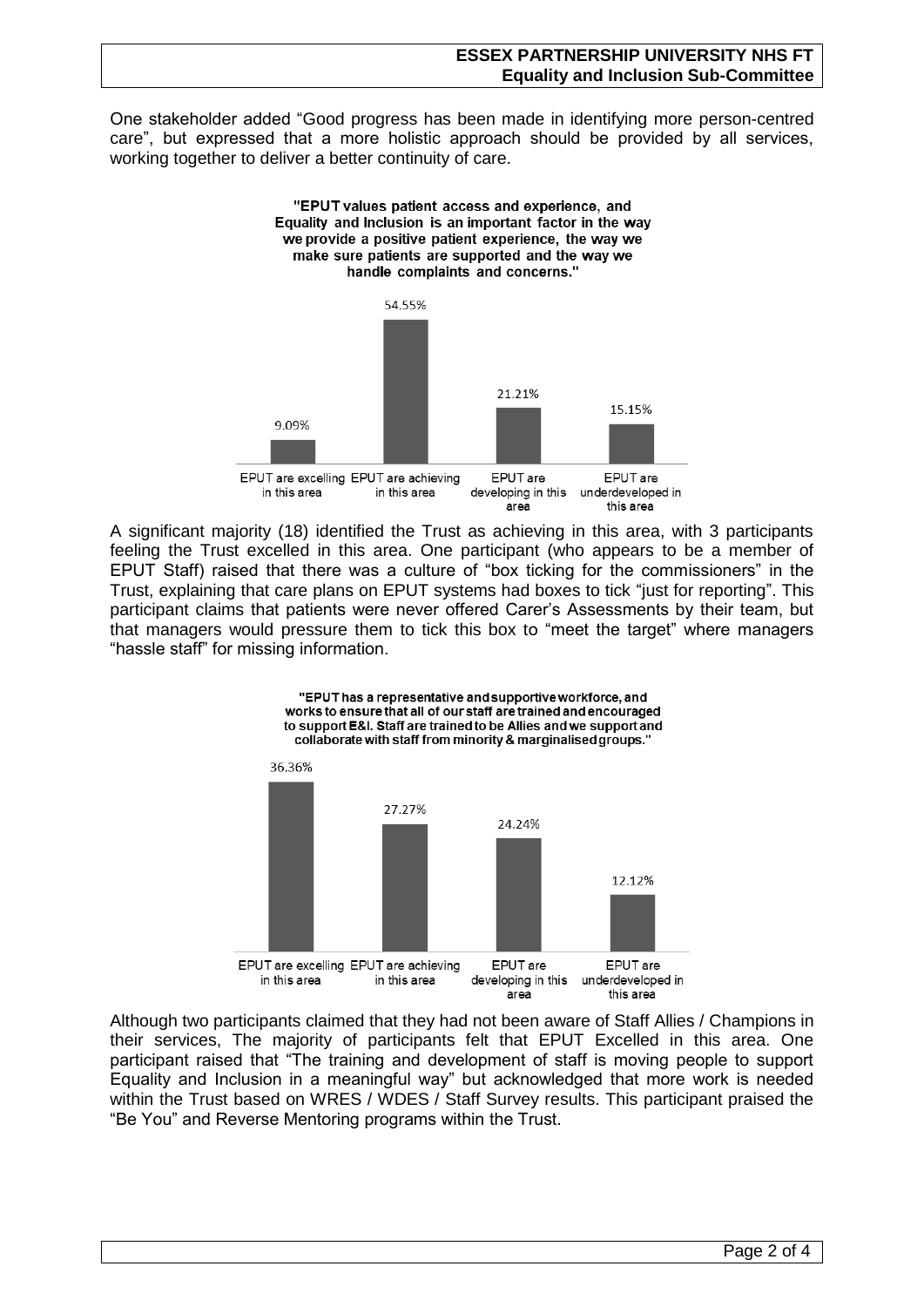

These results show a mostly even split across three categories and the comments showed mixed views on inclusive leadership in the Trust. One participant expressed *"I feel the leadership have done a good job highlighting Equality and Inclusion Issues, but in practice many staff member's interpretation of this is often not quite there yet"*. Many of the comments share this mixed interpretation, recognising the contributions of senior leaders but not seeing evidence of this and raising that the Staff Survey, WRES and WDES still show there is discrimination within the Trust. One participant felt that there no people with disabilities being open at a senior level (or comfortable in disclosing this).

## **3 "Planning for the Future" Findings from Attendee Responses.**

The following are the recommendations taken from all responses in **Appendix A.**

- Reverse mentoring should be developed to include patients and carers, sharing their lived experiences of health inequalities to influence our services.
- Equality and Inclusion Training (including existing training sessions covering Race or LGBTQ+ that were discussed in the session) should be mandatory and also targeted at senior leaders and middle managers across the Trust.
- There were comments throughout the data from participants who felt that they had no evidence of E&I actions within the Trust (although all participants were given a summary document and a presentation was available covering this, it could be possible a participant did not use either to make their decisions). Due to comments emphasising the need of "Equal Services for all" or "Supporting White groups", we as a Trust need to better communicate the reason we provide equitable treatment to marginalised and minority communities externally to our service users. These tie in with the concept of "bridging gaps" in the Public Sector Equality Duty.
- Greater emphasis on invisible disabilities, especially neurodiverse staff and patients.
- Visible Senior Leaders in the Trust from marginalised and Minority communities, in particular BAME and LGBTQ+ communities, promoting Equality and Inclusion in the Trust.
- Celebrating and communicating good practice in our organisation, and finding better ways to connect with marginalised and minority groups in our communities.
- We as a Trust should work with partners in organisations providing housing, education and reducing social isolation. A focus on health inequalities caused by social class, especially those who are living in poverty.